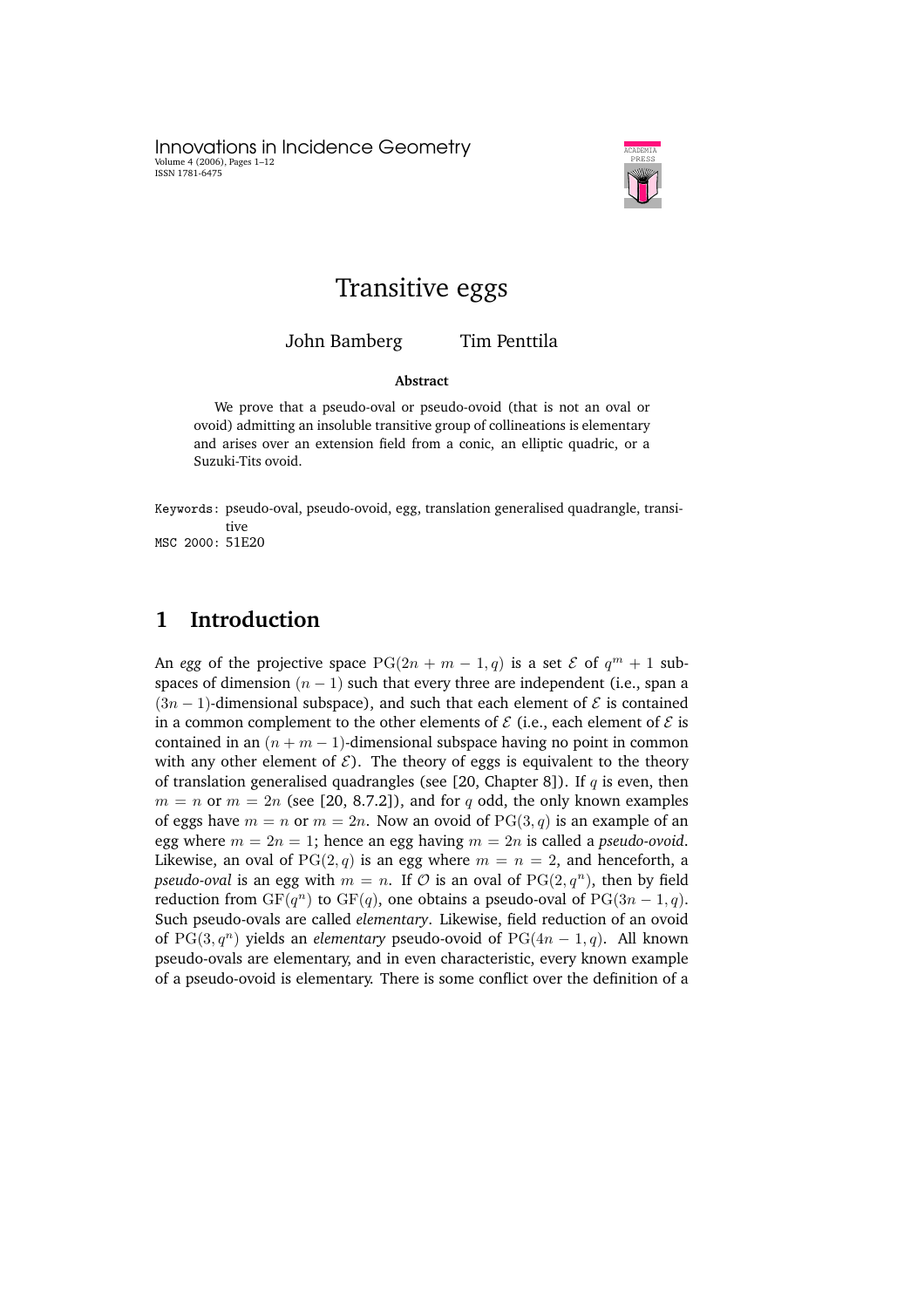*classical* pseudo-ovoid. In [6] and [24], a classical pseudo-ovoid is one which arises by field reduction from an elliptic quadric. However, some authors (e.g., Cossidente and King [9]) also include the Suzuki-Tits ovoids in their definition of a classical ovoid. Such confusion will be avoided in this paper by not using the term classical at all; so we will take the perhaps cumbersome approach of stating our results explicitly.

By Segre's Theorem [22], every oval of  $PG(2, q)$ , q odd, is a conic. Similarly, every ovoid of  $PG(3, q)$ , for q odd, is an elliptic quadric, and this was proved independently by Barlotti [5] and Panella [19]. In the case where  $q$  is even, there also exist the *Suzuki-Tits ovoids* which are inequivalent to elliptic quadrics. The second author and O'Keefe, building on the work of Abatangelo and Larato, showed that the ovals of  $PG(2, q)$ , q even, which admit a transitive subgroup of  $PGL<sub>3</sub>(q)$  are conics (see [1] and [18]). Similarly, Bagchi and Sastry [2] showed that the ovoids of  $PG(3, q)$ , q even, which admit a transitive subgroup of  $PGL_4(q)$  are elliptic quadrics or Suzuki-Tits ovoids. Brown and Lavrauw [6] have shown that an egg of  $PG(4n - 1, q)$ , q even, contains a pseudo-conic if and only if it is elementary and arises from an elliptic quadric. Recently, J. A. Thas and K. Thas [24] have shown that every 2-transitive pseudo-oval in even characteristic is elementary and arises from a conic. In this paper, we prove the following result:

**Main Theorem.** Suppose  $\mathcal{E}$  is a pseudo-oval or pseudo-ovoid (that is not an oval or ovoid) admitting an insoluble transitive group of collineations. Then  $\mathcal E$  is elementary and arises from a conic, an elliptic quadric, or a Suzuki-Tits ovoid.

# **2 The approach**

A divisor x of  $q^d - 1$  (where  $d \geqslant 3$ ) is *primitive* if x does not divide  $q^i - 1$  for each positive integer  $i < d$ . By a result of Zsigmondy [25], such divisors exist if  $(q, d) \neq (2, 6)$ . Therefore, if G acts transitively on a set of size  $q^m + 1$  (and  $(q, m) \neq (2, 3)$ , then a primitive prime divisor of  $q^{2m} - 1$  divides the order of G. Such groups have an irreducible Sylow subgroup, and from this information, the structure of  $G$  can be described in great detail (see [12]). The authors have used this argument to classify  $m$ -systems of polar spaces which admit an insoluble transitive group (see [3]). From the definitions of a pseudo-ovoid and pseudo-oval, we can apply a similar argument here; which is dependent on the Classification of Finite Simple Groups.

**Note.** Suppose  $\mathcal E$  is a pseudo-oval (resp. pseudo-ovoid) of  $PG(2n + m - 1, q)$ where  $q = p^f$  for some prime p. Under field reduction from  $GF(q)$  to  $GF(p)$ ,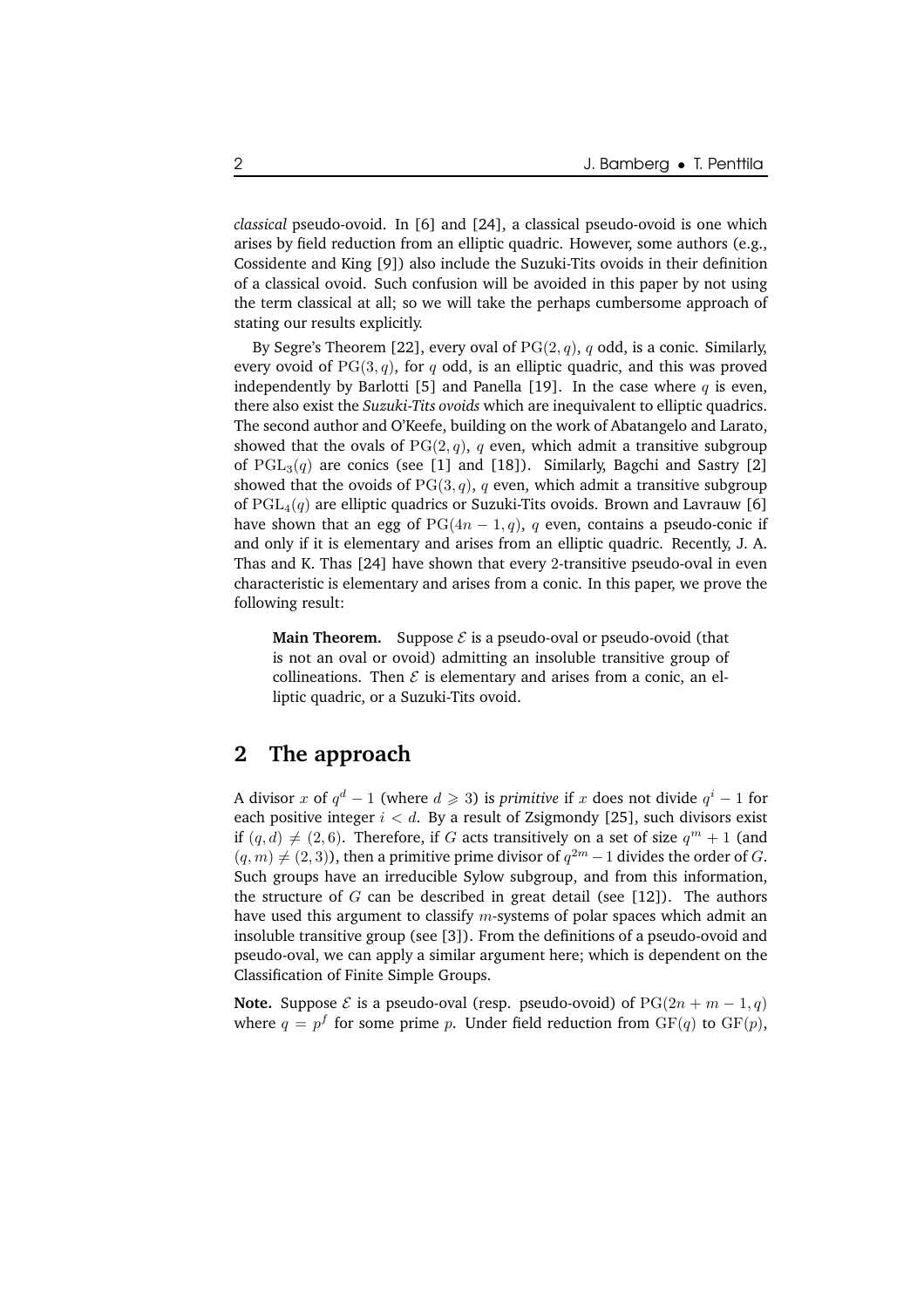there arises a pseudo-oval (resp. pseudo-ovoid)  $\tilde{\mathcal{E}}$  of PG( $(2n + m)f - 1, p$ ). If  $\mathcal E$  admits an insoluble transitive subgroup of  $\text{P}\Gamma \text{L}_{2n+m}(q)$ , then  $\tilde{\mathcal E}$  admits an insoluble transitive subgroup of  $P\Gamma L_{(2n+m)f}(p) = PGL_{(2n+m)f}(p)$ . We then apply the main result of this paper to  $\tilde{\mathcal{E}}$  to establish that it is elementary, from which it follows that  $\mathcal E$  is elementary provided that it is not an oval or ovoid. Hence throughout this paper, we will assume without loss of generality that our given pseudo-oval or pseudo-ovoid admits an insoluble transitive subgroup of the homography group  $PGL_{2m+n}(q)$ .

## **3 The pseudo-oval case**

A pseudo-oval of PG( $d-1, q$ ) (where d is a multiple of 3) is a set of  $q^{e/2} + 1$ subspaces of dimension  $d/3 - 1$ , where  $e = \frac{2}{3}d$ . This phrasing makes it clear how we apply the results of [4].

### **3.1 Even characteristic**

If q is even, then the tangent spaces of a pseudo-oval  $\mathcal E$  all have a  $(d/3-1)$ -space in common; the *nucleus* of  $\mathcal E$  (see [20, pp. 182]). Since G must fix the nucleus, we have that G acts reducibly in this case. Let  $\mathcal N$  be the the nucleus of  $\mathcal E$  and consider the quotient map  $\pi$  from PG( $(d-1, q)$  to PG( $(d-1, q)/N$ , and note that the codomain can be identified with PG(2d/3 – 1, q). The image of  $\mathcal E$  under  $\pi$ is a spread S of PG( $2d/3 - 1$ , q) (see [20, pp. 182]). Moreover, we have that G acts transitively on this spread, and by the Andre/Bruck-Bose construction, we obtain a flag-transitive affine plane admitting an insoluble group. By [7], this affine plane is Desarguesian or a Lüneburg plane, so in particular, it follows that  $\mathcal E$  admits a 2-transitive group. So by [24, §8], we have that  $\mathcal E$  is an elementary pseudo-oval arising from a conic of  $\mathrm{PG}(2,q^{d/3}).$ 

### **3.2 Odd characteristic**

Let  $\mathcal E$  be a pseudo-oval of  $PG(d-1, q)$ , where q is odd. Then each element E of  $\mathcal E$  is contained in a unique  $2d/3 - 1$ -subspace  $T_E$  of PG( $d - 1, q$ ) which is called the *tangent space* at E. By [20, pp. 182], each point of  $PG(d-1, q)$  is contained in 0 or 2 tangent spaces of  $\mathcal{E}$ .

**Theorem 3.1.** *Let* q = p <sup>f</sup> *where* p *is an odd prime, let* d *be an integer divisible by* 3. If an insoluble subgroup G of  $\text{PGL}_d(q)$  acts transitively on a pseudo-oval E of  $PG(d-1, q)$ , *then*  $\mathcal{E}$  *is elementary and is obtained by field reduction of a conic of*  $PG(2, q^{d/3}).$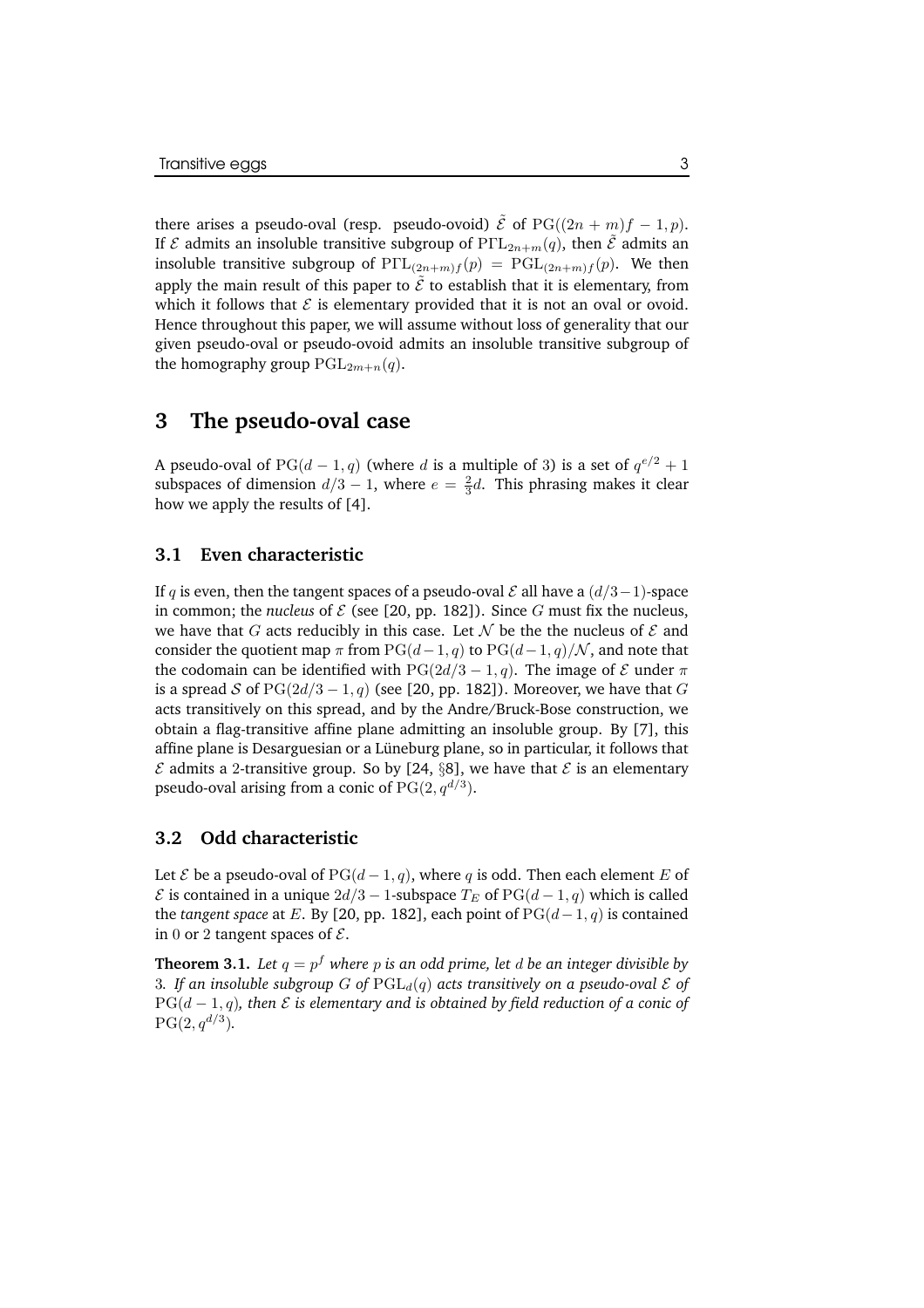*Proof.* Let *E* be a pseudo-oval of  $PG(d-1,q)$  admitting a group  $G \leq PGL_d(q)$ that is insoluble and acts transitively on  $\mathcal E$ , and let H be the stabiliser in G of an element of  $\mathcal E$ . Note that the number of elements of  $\mathcal E$  is  $q^{e/2} + 1$  where  $e = 2/3d$ . We may assume that  $q^{d/3} > 16$  as it was shown by the second author in [21] that if  $q^{d/3} \leq 16$ , then  $\mathcal E$  is elementary and is obtained by field reduction of a conic of  $\mathrm{PG}(2,q^{d/3})$ . Let  $\hat{G}$  be a preimage of  $G$  in  $\mathrm{GL}_d(q).$  Then there exists a subgroup  $\hat{H}$  of  $\hat{G}$  of index  $q^{e/2}+1$  such that the image of  $\hat{H}$  in  $\mathrm{PGL}_d(q)$  is  $H.$ So we can apply [4, Theorem 3.1] to  $\hat{G}$ . There are six cases to consider from this theorem: the Classical, Imprimitive, Reducible, Extension Field (case (b)), Symplectic Type, and Nearly Simple examples. Straight away, we have that the Symplectic examples do not occur as d is a multiple of 3. By [4, Lemma 13],  $\hat{G}$  is not in the Classical examples case. So we are left with four families to consider: the Reducible, Imprimitive, Extension Field, and the Nearly simple examples.

Let us first suppose we are in the Imprimitive examples case. So by [4, Theorem 3.1], we have that  $d = 9$ ,  $q \in \{3, 5\}$ , and  $\hat{G}$  preserves a decomposition of  $V_9(q)$  into 1-spaces. So in particular,  $\hat{G} \leq \text{GL}_1(q) \wr S_9$ . We treat both cases,  $q = 3$  and  $q = 5$ , simultaneously. Let  $\mu$  be the natural projection map from  $GL_1(q) \wr S_9$  onto  $S_9$ . Now  $\mu(\hat{G})$  is insoluble and primitive (of degree 9), and hence  $\mu(\hat{G}) \in \{PSL_2(8), P\Gamma L_2(8), A_9, S_9\}$  (see [10, Appendix B]). Moreover,  $\mu(\hat{G})$  is 3-transitive in its degree 9 action. Let B be the kernel of  $\mu$ . So  $|B| = (q-1)^9 \in \{2^9, 2^{18}\}.$  Now  $G \cap B$  is a nontrivial normal subgroup of  $G$ and hence  $G \cap B$  contains the subgroup K of B consisting of diagonal matrices with entries  $\pm 1$ . Since  $|\hat{G} : \hat{H}| \in \{28, 126\}$ , we see that a subgroup J of K with index at most 2, is contained in  $\hat{H}$ . The only J-invariant subspaces of  $V_9(q)$  are the spans of vectors from the canonical basis; coordinate subspaces. Let  $E$  be an element of the pseudo-oval. We may assume (up to conjugacy) that E is J-invariant and so it is a coordinate plane. Now the action of  $\mu(\hat{G})$ is 3-transitive, and so the orbit of E under  $\hat{G}$  on planes is  $\binom{9}{3} = 84$ . So the Imprimitive examples case does not arise.

Let us now suppose we are in the Nearly simple case. So  $S \le G \le \text{Aut}(S)$ where S is a finite nonabelian simple group, and  $\hat{G}$  is irreducible. By using the fact that  $q^{d/3} \geqslant 16,$  we have only two subcases to consider: the Alternating group case and the Natural-characteristic case. In the former, we have  $S =$  $A_{10}$ ,  $d = 9$ ,  $q = 3$ , and the vector space  $V_9(3)$  can be identified with the fully deleted permutation module for  $S_{10}$  over GF(3). It can be readily checked that G does not have a subgroup of index  $3^3 + 1$ , and so this case does not arise. In the Natural-characteristic case, we have that  $d = 9$  and  $S = \text{PSL}_3(q^2)$  (by [4, Theorem 2.1]). Now by [8], the minimum degree of a nontrivial representation of *S* is  $(q^6 - 1)/(q^2 - 1)$ . However

$$
q^3 + 1 = (q^6 - 1)/(q^3 - 1) < (q^6 - 1)/(q^2 - 1)
$$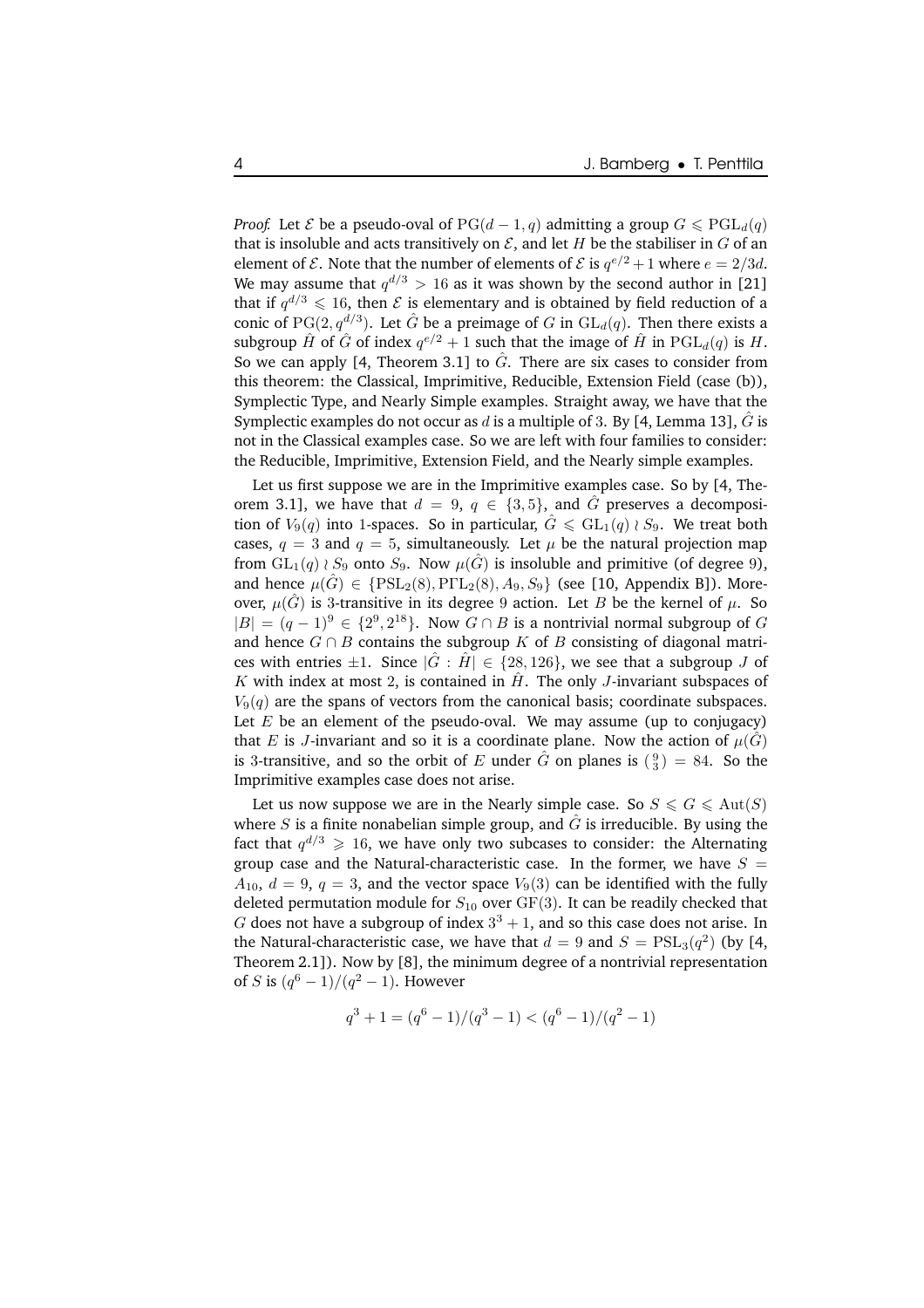and so  $\hat{G}$  does not have a transitive action of degree  $q^3+1.$  Therefore, we have that  $\hat{G}$  is not in the Nearly Simple examples case.

Now suppose we are in the Field Extension examples case. We have that  $\hat{G}$  is irreducible and there is a divisor b of  $2d/3$  (where  $b \neq 1$ ) such that  $\hat{G}$ preserves a field extension structure  $V_{d/b}(q^b)$  on  $V_d(q)$ . Moreover,  $G \cap \mathrm{GL}_{d/b}(q^b)$ has a subgroup of index  $(q^{e/2} + 1)/x$ , for some x, and so if  $d/b > 3$ , then we can apply [4, Theorem 3.2] to  $G \cap \mathrm{GL}_{d/b}(q^{b})$  with parameters  $q^{b},$   $d/b,$  and  $e/b$ playing the roles of q, d, and e respectively. So let us assume that  $d/b > 3$ . Since  $d/b \neq e/b$ , we do not have the Classical examples case. Note that if  $\hat{G}$ fixes a subspace over the field extension  $q^b$ , then it also fixes a subspace that is written over the field  $\mathrm{GF}(q).$  Hence  $\hat{G} \cap \mathrm{GL}_{d/b}(q^b)$  is irreducible in its action on  $PG(d/b-1, q^b)$ . We can also assume that  $G \cap \mathrm{GL}_{d/b}(q^b)$  does not preserve a field extension structure by choosing  $b$  to be maximal. Since  $q^b$  is not prime, we can eliminate the Imprimitive examples, Symplectic Type examples, and the Nearly Simple examples. Therefore  $d/b = 3$  and  $e/b = 2$ . By some old work of Mitchell [17], the only absolutely irreducible insoluble maximal subgroups of  $\text{PSL}_3(q^b)$ are

- (i)  $PSL_2(q^b)$ ;
- (ii)  $PSU_3(q^b)$  when  $q^b$  is a square;
- (iii)  $A_6$  when  $p \equiv 1, 2, 4, 7, 8, 13 \mod 15$  (and  $GF(q^b)$  contains the squares of 5 and −3);
- (iv) PSL<sub>2</sub>(7) when  $p \equiv 1, 2, 4 \mod 7$ .

In the case that  $PSU_3(q^{d/3}) \le G \cap \mathrm{PGL}_3(q^{d/3}) \le P\Gamma L_3(q^{d/3})$ , we have  $q^{d/3}+1$ divides  $q^{d/2}(q^{d/3}-1)(q^{d/2}+1)$ . This is a contradiction as  $q^{d/3}+1$  is coprime to  $q^{d/2}$  and  $q^{d/3} - 1$  (note that q is odd). So this case does not arise. In the case that  $A_6 \leq G \cap \mathrm{PGL}_3(q^{d/3}) \leq S_6$ , we have  $q^{d/3}+1$  divides 6! (note that  $q^{d/3}+1$  is coprime to  $|G:G \cap \mathrm{PGL}_3(q^{d/3})|$ ). However,  $q^{d/3} + 1$  divides 6! only if  $q = 3$  and  $d = 6$  (so  $b = 2$ ). So this case does not arise as  $A_6$  does not embed in  $\text{P}\Gamma\text{L}_3(q^b)$ in characteristic 3. In the case that  $PSL_2(7) \le G \cap PGL_3(q^{d/3}) \le PGL_2(7)$ , we have  $q^{d/3}+1$  divides 336. However,  $q^{d/3}+1$  divides 336 only if  $q=3$  and  $d=9$ (so  $b = 3$ ). So this case does not arise as  $PSL_2(7)$  does not embed in  $P\Gamma L_3(q^b)$ in characteristic 3. Hence  $\mathrm{PSL}_2(q^b) \leqslant G.$ 

Let  $J = \mathrm{PSL}_2(q^{d/3})$ . It is a classical result, but can also be found in [8], that  $\mathrm{PSL}_2(q^{d/3})$  (where  $d$   $>$   $2)$  has a unique conjugacy class of subgroups of index  $q^{d/3} + 1$ . It follows from [14, Proposition 4.3.17], that there is a unique characteristic class of subgroups of  $PGL_d(q)$  isomorphic to J (it is not true in general that there is a unique conjugacy class of such subgroups). Let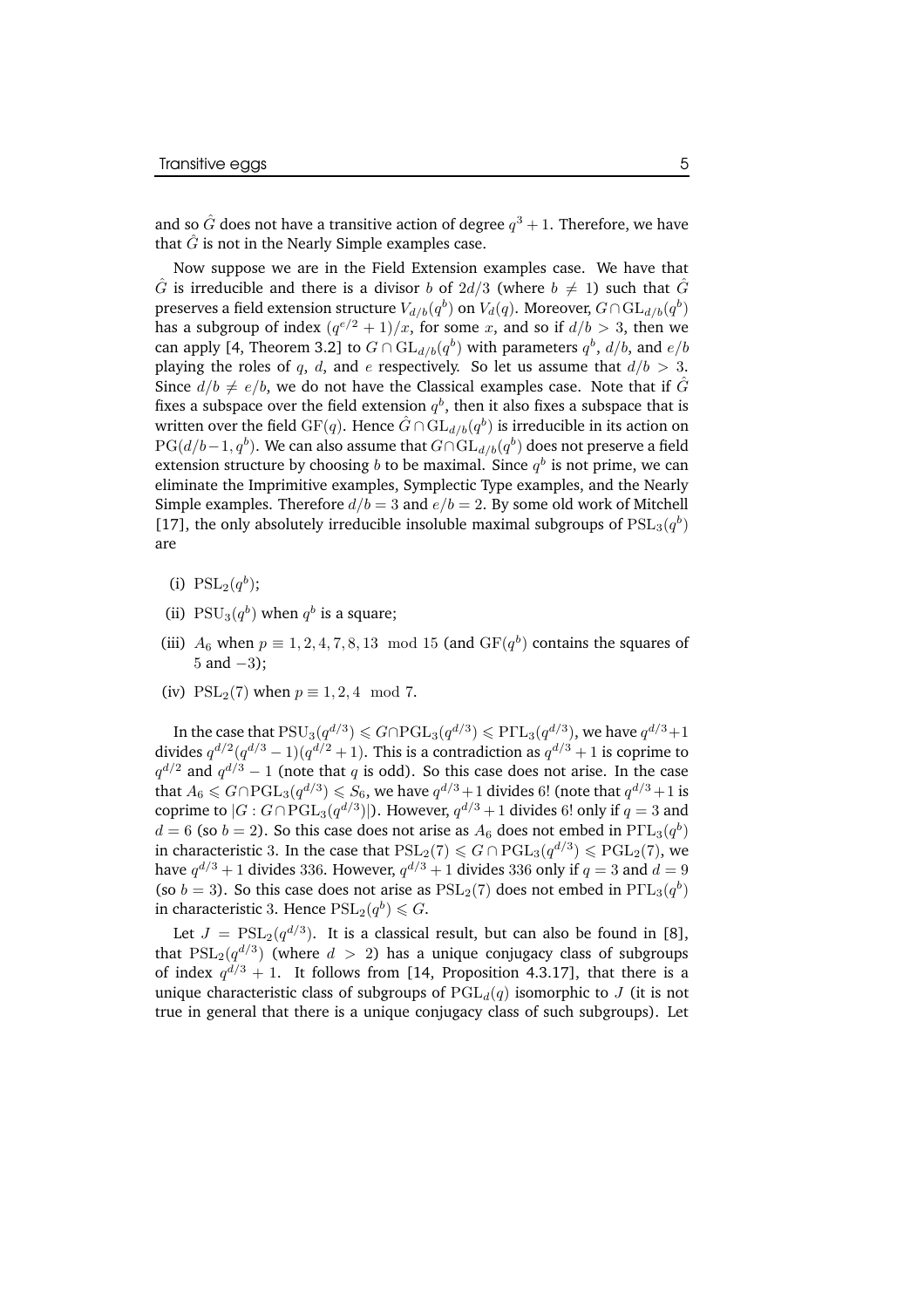$\varphi: V_3(q^{d/3}) \to V_d(q)$  denote the natural vector space isomorphism here, and let C be a conic of  $V_3(q^{d/3})$  admitting J. Let  $\alpha$  and  $\beta$  be two distinct points of C. Then  $\varphi(\alpha)$  and  $\varphi(\beta)$  are  $d/3$ -dimensional vector subspaces of  $V_d(q)$ . Note that J has a unique conjugacy class of subgroups of index  $q^{d/3}+1$ , and hence we can assume that the stabiliser of an element E of  $\mathcal E$  is identical to the stabiliser  $J_\alpha$ . Now suppose we have a third vector v which is neither  $\alpha$  nor  $\beta$ . Then

$$
|v^{J_{\alpha}}| = |J_{\alpha} : J_{\alpha,v}| = |J_{\alpha} : J_{\alpha,\beta}||J_{\alpha,\beta} : J_{\alpha,\beta,v}| = q^{d/3}|J_{\alpha,\beta} : J_{\alpha,\beta,v}|.
$$

Now  $J$  is a Zassenhaus group (i.e., a 2-transitive group such that the stabiliser of any three points is trivial) and so  $J_{\alpha,\beta,\nu} = 1$ . Therefore

$$
|v^{J_\alpha}|=q^{d/3}\frac{q^{d/3}-1}{\gcd(2,q^{d/3}-1)}
$$

which is not a prime power. Now any  $J_{\alpha}$ -invariant  $d/3$ -subspace of  $V_d(q)$  is a union of orbits of  $J_{\alpha}$ . Therefore, it follows that the only  $J_{\alpha}$ -invariant subspace of  $V_d(q)$  is  $\varphi(\alpha)$ . Since W is  $J_\alpha$ -invariant, we have that  $W = \varphi(\alpha)$  and hence  $\mathcal E$ is the image of C under  $\varphi$ . Therefore,  $\mathcal E$  is elementary and is obtained by field reduction of a conic of  $PG(2, q^{d/3})$ .

### **Reducible examples**

We have that  $\hat{G}$  fixes a subspace/quotient space U of  $V_d(q)$  and  $\dim(U) = u \geq$  $\frac{2}{3}d$ . In fact, it follows that  $u = 2/3d$  by noting that a primitive divisor of  $q^{(2/3)d}$  – 1 also divides  $|\hat{G}|$ . So  $\hat{G} \leq q^{u(d-u)} \cdot (\mathrm{GL}_u(q) \times \mathrm{GL}_{d-u}(q))$ . We may assume that U is a subspace, as for q odd, each point of U is in 0 or 2 tangent spaces of  $\mathcal{E}$ . Consider the set of intersections

$$
\mathcal{M} = \{ T_E \cap U : E \in \mathcal{E} \}.
$$

Note that each element of  $M$  has a common dimension as  $G$  acts transitively on M, and thus  $\dim(T_E \cap U) = d/3$  for all  $E \in \mathcal{E}$ . Therefore  $\hat{G}^U$  acts transitively on a set of  $(q^{d/3}+1)/\delta$  subspaces of dimension  $d/3$  where  $\delta = 1, 2$ . This implies that  $\hat{G}^U$  has a subgroup of index  $(q^{d/3}+1)/\delta,$  and so we can apply [4, Theorem 3.2] with  $q$ ,  $\frac{2}{3}d$ , and  $\frac{2}{3}d$  playing the roles of  $q$ ,  $d$ , and  $e$  respectively. In the following subcases, we have that  $G$  has a normal insoluble subgroup  $S$ , which is given explicitly. Moreover, S must have a union of orbits on  $(d/3)$ -spaces of U of size  $(q^{d/3} + 1)/\delta$  where  $\delta = 1, 2$ .

#### **Reducible/nearly simple examples**

In this case,  $S \leq G^U \cap \text{PGL}_d(q) \leq Aut(S)$  where S is a finite nonabelian simple group. Here we have four subcases.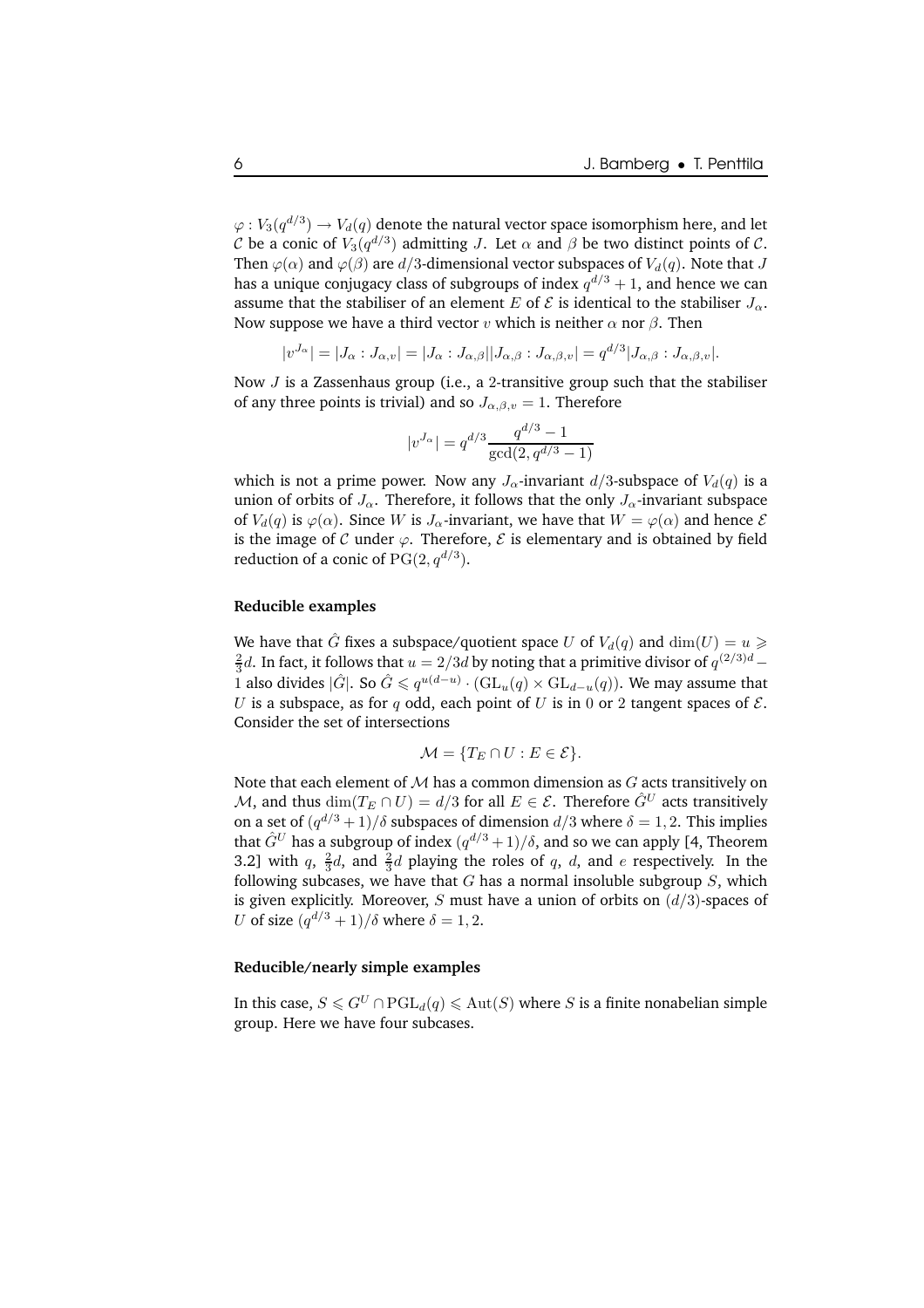#### **Alternating group case**

Here  $S = A_r$  and the vector space  $V_u(q)$  can be identified with the fully deleted permutation module for  $S_r$  over  $GF(q)$ . We have that u is r-1 or r-2 (according to whether p does not or does divide n respectively), and  $q^u = p^u = 3^6, 5^6$ . Suppose  $S = A_7$ ,  $u = 6$ , and  $q = 3$ . Then S stabilises M and hence S has a union of orbits on planes of  $PG(5,3)$  of size 14 or 28. Now  $A_7$ , in its unique irreducible representation in  $PG(5, 3)$  has the following orbit lengths on planes (n.b., the exponents denote multiplicities):

$$
[35^2, 105^4, 140^3, 210^4, 315^6, 420^{10}, 630^6, 840^4, 1260^{15}].
$$

Therefore this case does not arise. Now suppose  $q = 5$ . It can be shown using GAP [11] that the  $S$ -invariant sets of planes of size  $63$  or  $126$  do not cover every point either 0 or 2 times. Therefore this case does not arise.

#### **Cross-characteristic case**

The table below lists the possibilities for this case.

| S                                  | d. |   | $\overline{\mathbf{u}}$ |
|------------------------------------|----|---|-------------------------|
| $PSL_2(7)$                         | 9  | 3 | 6                       |
| $PSL_2(13)$                        | 9  | 3 | 6                       |
| PSU <sub>3</sub> (3 <sup>2</sup> ) | Q  | 5 | 6                       |

Now  $PSL<sub>2</sub>(13)$  acts transitively on the points of  $PG(5, 3)$ , and so this case does not arise. Suppose  $S = \text{PSL}_2(7)$ ,  $u = 6$ , and  $q = 3$ . Then S stabilises M and hence S has a union of orbits on planes of  $PG(5, 3)$  of size 14 or 28. Now by using GAP [11] and the unique irreducible representation for  $S$  in  $PG(5, 3)$ , we have that  $S$  has the following orbit lengths on planes:

$$
[7^4, 21^8, 28^{12}, 42^{18}, 56^{12}, 84^{100}, 168^{140}].
$$

None of the thirteen S-invariant sets of planes of size 28 have each point of  $PG(5, 3)$  contained in a constant number (0 or 2) of elements of the set. Likewise, of all the six S-invariant sets of size 14, none have each point of  $PG(5, 3)$ contained in a constant number of elements of the set. Therefore, this case does not arise.

Now suppose  $S = \text{PSU}_3(3^2)$ ,  $u = 6$ , and  $q = 5$ . Then S stabilises M and hence *S* stabilises a set of points of size  $(q^u - 1)/(2(q - 1)) = 1953$ . However, by using GAP [11] one can calculate that  $S$  has the following orbit lengths on points of  $PG(5, 5)$ :

$$
[189^2, 1008^2, 1512].
$$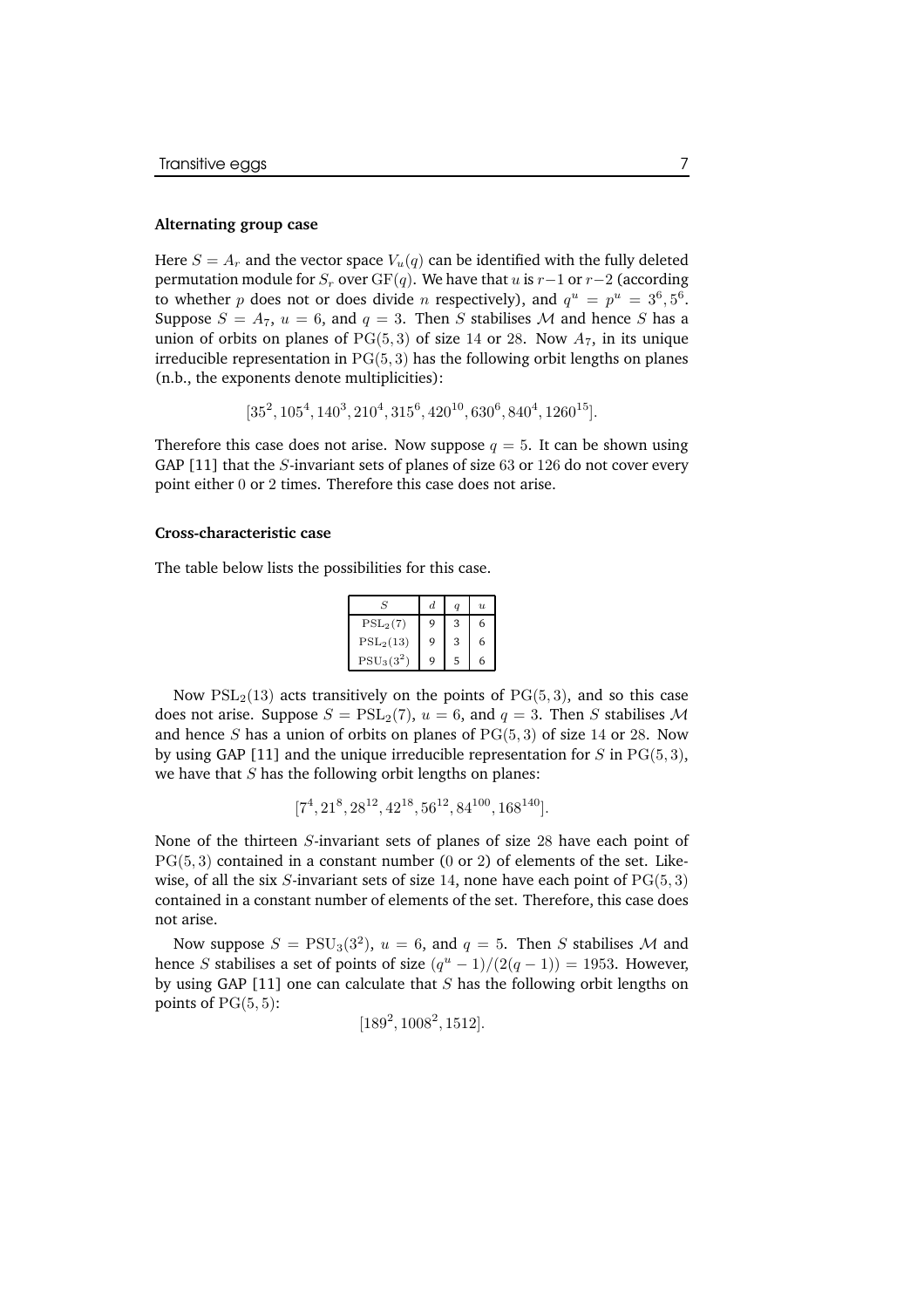Since 1953 cannot be partitioned into these numbers, this case does not arise.

So we are left now with just two more cases: the "Classical examples" and the "Extension field" examples, which can be unified naturally.

### **Reducible/classical and extension field examples**

We have that  $\hat{G}^{U}$  preserves a (possibly trivial) field extension structure on U as a  $u/b$ -dimensional subspace over  $GF(b)$  where b is a proper divisor of  $u =$  $(2/3)d$ . So  $\hat{G}^U \leqslant \Gamma \mathcal{L}_{(2/3)d/b}(q^b)$  and we can apply [4, Theorem 3.2] to  $\hat{G}^U \cap$  $\mathrm{GL}_{(2/3)d/b}(q^b)$  where  $q^b$ ,  $u/b$ , and  $u/b$  play the roles of  $q$ ,  $d$ , and  $e$  respectively. We simply have  $d/b = 6$  and  $\mathrm{PSL}_2(q^{d/3}) \leqslant \hat{G}^U$ . Let  $S = \mathrm{PSL}_2(q^{d/3})$  and note that the preimage of  $S$  acts transitively on the non-zero vectors of  $V_2(q^{d/3}).$ However, we have here that  $S$  stabilises a set of  $q^{d/3}+1$  subspaces, each of dimension  $d/3 - 1$ , which is impossible for  $d/3 > 1$ . So we conclude that *G* is irreducible. □ irreducible.

# **4 The pseudo-ovoid case**

A pseudo-ovoid of  $PG(d-1, q)$  (where d is a multiple of 4) is a set of  $q^{d/2} + 1$ subspaces of dimension  $d/4 - 1$ . Here we can also apply the results of [4], as we did in the pseudo-oval case.

**Theorem 4.1.** *Let* q = p <sup>f</sup> *where* p *is a prime and let* d *be an integer divisible by* 4. If an insoluble subgroup G of  $\text{PGL}_d(q)$  acts transitively on a pseudo-ovoid  $\mathcal E$  of PG(d−1, q)*, then* E *is elementary and arises from an elliptic quadric or Suzuki-Tits ovoid.*

*Proof.* Let H be the stabiliser of an element of  $\mathcal E$  in  $G$ , and let  $\hat G$  be a preimage of G in  $GL_d(q)$ . Note that the number of elements of a pseudo-ovoid of  $PG(d-1, q)$ is  $q^{e/2} + 1$  where  $e = d$ . So there exists a subgroup  $\hat{H}$  of  $\hat{G}$  of index  $q^{d/2} + 1$ such that the image of  $\hat{H}$  in PGL<sub>d</sub>(q) is H. Therefore we can apply [4, Theorem 3.2] to  $\hat{G}$ . First note that we can rule out the Reducible examples, Imprimitive examples, and case (a) of the Extension field examples. Recall that by [18], we can assume that  $d > 4$ . Hence we have ruled out the Classical and Symplectic Type examples. Also note that  $d$  is a multiple of 4, and so in the Nearly simple case, we have the following:  $q = 2$ ,  $d = 12$ , and either

- (a)  $A_{13} \leqslant G \leqslant S_{13}$ , or
- (b)  $S = \text{PSL}_2(25) \le G \le \text{P}\Gamma\text{L}_2(25)$ , and  $S \cap H$  is isomorphic to  $S_5$  (there are two such conjugacy classes of  $S$ ).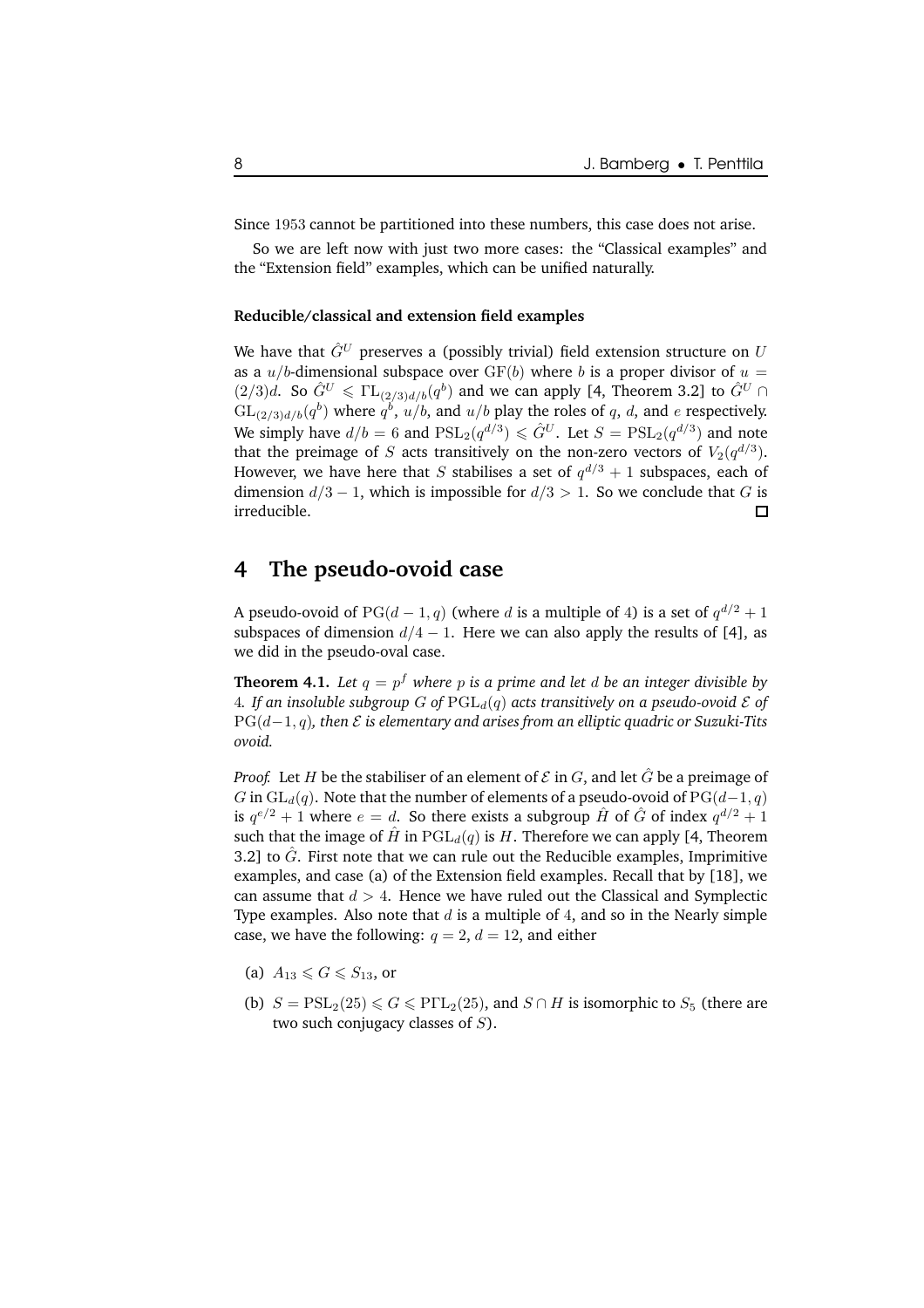However in the first case, it is clear that  $G$  does not have a subgroup of index 65. In the second case, we know by [13] that  $PSL<sub>2</sub>(25)$  has a unique 12dimensional irreducible representation (up to quasi-equivalence) over GF(2) and it has the following orbit lengths on points:

 $[65, 325<sup>2</sup>, 650, 780, 1950].$ 

Let B be the set of points covered by the pseudo-ovoid  $\mathcal E$  of PG(11, 2). Then B has size  $(q^{d/4}-1)(q^{d/2}+1)=(2^3-1)(2^6+1)=455$  and it must be a union of orbits of S as G acts transitively on  $\mathcal E$ . However, 455 cannot be partitioned into the orbit lengths displayed above, and hence this case does not arise.

That leaves us with the Extension field examples. Here we have that  $\hat{G} \leq$  $\Gamma L_{d/b}(q^{b})$  where b is a divisor of d (where  $b \neq 1$ ). If  $d/b > 2$ , We can apply [4, Theorem 3.2] (for  $e/b$  even) and [4, Theorem 3.1] (for  $e/b$  odd) to  $\hat{G} \cap \mathrm{GL}_{d/b}(q^{b})$ with parameters  $d/b, \, e/b,$  and  $q^b$  playing the roles of  $d, \, e,$  and  $q$  respectively. We have the following subcases:

- (i)  $d/b = 4$  and  $\Omega_4^-(q^{d/4}) \leq \hat{G} \cap \mathrm{GL}_{d/b}(q^b);$
- (ii)  $d/b = 4$ , q is even, and  $Sz(q^{d/4}) \triangleleft \hat{G} \cap GL_{d/b}(q^{b});$
- (iii)  $d/b = 3$ ,  $q^{d/3}$  is a square, and  $SU_3(q^{d/3}) \triangleleft \hat{G} \cap GL_{d/b}(q^b)$ .
- (i) Let us suppose we have the first case above, where  $d/b = 4$  and  $\mathcal E$  admits  $P\Omega_{4}^{-}(q^{d/4})$ . Let  $J = P\Omega_{4}^{-}(q^{d/4})$ . It is a classical result, but can also be found in [8], that  $PSL_2(q^{d/2})$  (where  $d > 2$ ) has a unique conjugacy class of subgroups of index  $q^{d/2} + 1$ . Note that  $P\Omega_4^-(q^{d/4})$  is isomorphic to  $\mathrm{PSL}_2(q^{d/2})$ , and by [14, Proposition 4.3.6], there is a unique conjugacy class of subgroups of  $\mathrm{PGL}_d(q)$  isomorphic to  $\mathrm{PSL}_2(q^{d/2})$ . Therefore, there is a unique conjugacy class of subgroups of  $PGL_d(q)$  isomorphic to J.

Let  $\varphi: V_4(q^{d/4}) \to V_d(q)$  denote the natural vector space isomorphism here, and let Q be an elliptic quadric of  $V_4(q^{d/4})$  admitting J. Let  $\alpha$  and β be two distinct points of Q. Then  $\varphi(\alpha)$  and  $\varphi(\beta)$  are d/4-dimensional subspaces of  $V_d(q)$ . Note that *J* has a unique conjugacy class of subgroups of index  $q^2 + 1$  (see [8]), and hence we can assume that the stabiliser of an element E of  $\mathcal E$  is identical to the stabiliser  $J_\alpha$ . Now suppose we have a third vector v which is neither  $\alpha$  nor  $\beta$ . Then

$$
|v^{J_{\alpha}}| = |J_{\alpha} : J_{\alpha,v}| = |J_{\alpha} : J_{\alpha,\beta}||J_{\alpha,\beta} : J_{\alpha,\beta,v}| = q^{d/2}|J_{\alpha,\beta} : J_{\alpha,\beta,v}|.
$$

Now *J* is a Zassenhaus group and so  $J_{\alpha,\beta,v} = 1$ . Therefore

$$
|v^{J_{\alpha}}| = q^{d/2} \frac{q^{d/2} - 1}{\gcd(2, q^{d/2} - 1)}
$$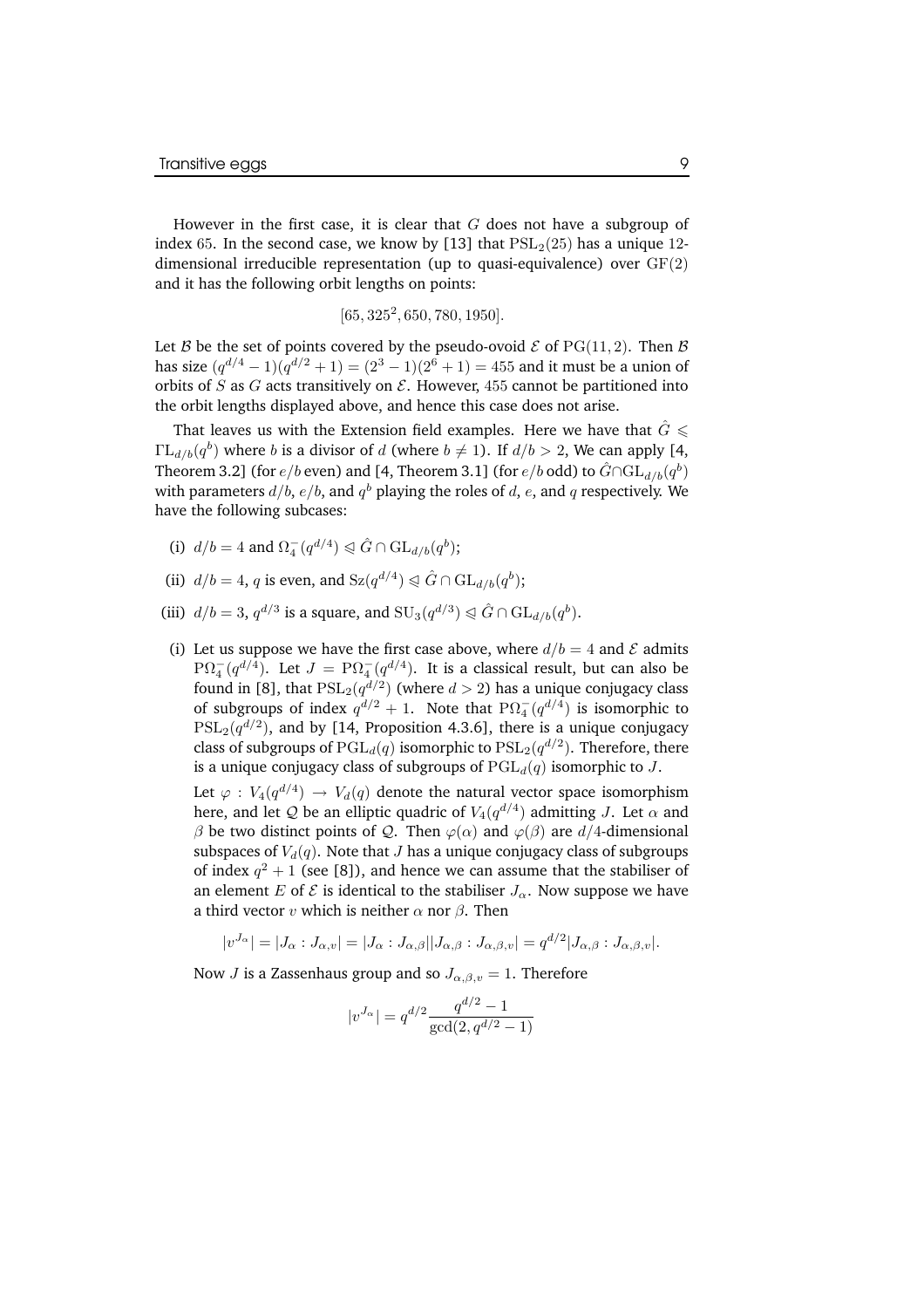which is not a prime power. Now any  $J_{\alpha}$ -invariant  $d/4$ -subspace of  $V_d(q)$ is a union of orbits of  $J_{\alpha}$ . Therefore, it follows that the only  $J_{\alpha}$ -invariant subspace of  $V_d(q)$  is  $\varphi(\alpha)$ . Since W is  $J_\alpha$ -invariant, we have that  $W =$  $\varphi(\alpha)$  and hence  $\mathcal E$  is the image of  $\mathcal Q$  under  $\varphi$ . Therefore,  $\mathcal E$  is elementary and arises from an elliptic quadric.

- (ii) By a similar argument to that above, it is not difficult to show that  $\mathcal E$  is the image of a Suzuki-Tits ovoid under field reduction. The key steps to note are that  $\operatorname{Sz}(q^{d/4})$  is a Zassenhaus group, there is a unique conjugacy class of subgroups of  $\operatorname{PGL}_d(q)$  isomorphic to  $\operatorname{Sz}(q^{d/4})$ , and  $\operatorname{Sz}(q^{d/4})$  has a unique conjugacy class of subgroups of index  $q^2 + 1$ . In the seminal paper of Suzuki [23,  $\S 15$ ], it was shown that  $Sz(q^{d/4})$  is a Zassenhaus group and has a unique conjugacy class of subgroups of index  $q^{d/2}+1$  and this is the minimum non-trivial degree of  $\text{Sz}(q^{d/4})$ . The uniqueness of its representation in  $PGL_d(q)$  needs more work. By a result of Lüneburg (see [16, 27.3 Theorem] or [15]), there is a unique conjugacy class of subgroups of  $\mathrm{PGL}_4(q^{d/4})$  isomorphic to  $\mathrm{Sz}(q^{d/4})$ . Now by [14, Proposition 4.3.6], there is a unique conjugacy class of subgroups of  $PGL_d(q)$  isomorphic to  ${\rm PGL}_4(q^{d/4}).$  Therefore, there is a unique conjugacy class of subgroups of  $PGL_d(q)$  isomorphic to  $Sz(q^{d/4})$ . Therefore,  ${\cal E}$  is elementary and arises from a Suzuki-Tits ovoid.
- (iii) Now suppose we have the third case;  $d/b = 3$ ,  $q^{d/3}$  is a square, and  $\mathcal{E}$ admits  $\mathrm{PSU}_3(q^{d/3}).$  Now the smallest orbit of  $\mathrm{PSU}_3(q^{d/3})$  on nonzero vectors consists of the non-singular vectors and has size  $(q^{d/3}-1)(q^{d/2}+1)$ . Since  $\mathcal E$  covers  $(q^{d/4} - 1)(q^{d/2} + 1)$  vectors of  $V_d(q)$ , and this number is strictly smaller than the size of the smallest orbit of  $\mathrm{PSU}_3(q^{d/3}),$  we see that this case does not arise.

Suppose now that  $d/b=2.$  Since  $\hat{G}$  is an insoluble subgroup of  $\Gamma\mathrm{L}_{2}(q^{d/2}),$ it follows from [4, Lemma 5] that  $\hat{G}$  contains  $\mathrm{SL}_2(q^{d/2})$ . However,  $\mathrm{SL}_2(q^{d/2})$ is transitive on nonzero vectors and hence does not stabilise a set of  $d/4$ vector subspaces of size  $q^{d/2} + 1$ . Hence this case does not arise. 口

*Remark* 4.2. If a (presently unknown) pseudo-oval or pseudo-ovoid over  $GF(q)$ admitting a soluble transitive group  $G$  exists, then  $G$  is meta-cyclic; indeed  $G$  is a subgroup of  $\mathrm{TL}_1(q^b),$  for an appropriate positive integer  $b.$ 

# **References**

[1] **V. Abatangelo** and **B. Larato**, A characterization of Denniston's maximal arcs, *Geom. Dedicata* **30** (1989), no. 2, 197–203.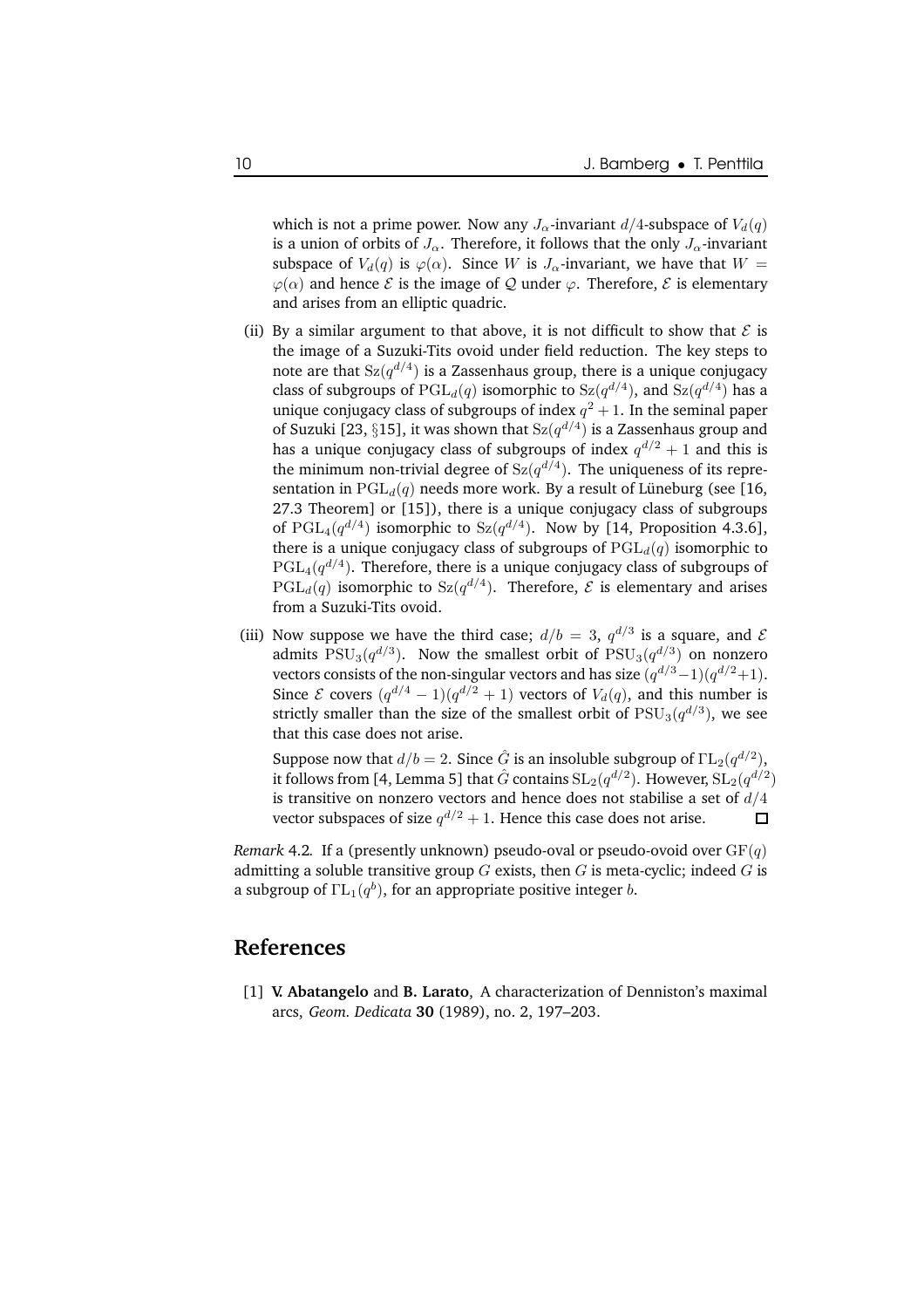- [2] **B. Bagchi** and **N. S. N. Sastry**, Even order inversive planes, generalized quadrangles and codes, *Geom. Dedicata* **22** (1987), no. 2, 137–147.
- [3] **J. Bamberg** and **T. Penttila**, A classification of transitive ovoids, spreads, and m-systems of polar spaces, *preprint*.
- [4] , Overgroups of cyclic sylow subgroups of linear groups, *UWA Research Report 2005/09*.
- [5] **A. Barlotti**, Un'estensione del teorema di Segre-Kustaanheimo, *Boll. Un. Mat. Ital. (3)* **10** (1955), 498–506.
- [6] **M. R. Brown** and **M. Lavrauw**, Eggs in  $PG(4n-1, q)$ , q even, containing a pseudo-pointed conic, *European J. Combin.* **26** (2005), no. 1, 117–128.
- [7] **F. Buekenhout**, **A. Delandtsheer**, **J. Doyen**, **P. B. Kleidman**, **M. W. Liebeck**, and **J. Saxl**, Linear spaces with flag-transitive automorphism groups, *Geom. Dedicata* **36** (1990), no. 1, 89–94.
- [8] **B. N. Cooperstein**, Minimal degree for a permutation representation of a classical group, *Israel J. Math.* **30** (1978), no. 3, 213–235.
- [9] **A. Cossidente** and **O. H. King**, Group-theoretic characterizations of classical ovoids, In *Finite geometries*, volume 3 of *Dev. Math.*, 121–131. Kluwer Acad. Publ., Dordrecht, 2001.
- [10] **J. D. Dixon** and **B. Mortimer**, *Permutation groups*, Springer-Verlag, New York, 1996.
- [11] **The GAP Group**, *GAP – Groups, Algorithms, and Programming, Version 4.4*, 2005. (http://www.gap-system.org).
- [12] **R. Guralnick**, **T. Penttila**, **C. E. Praeger**, and **J. Saxl**, Linear groups with orders having certain large prime divisors, *Proc. London Math. Soc. (3)* **78** (1999), no. 1, 167–214.
- [13] **C. Jansen**, **K. Lux**, **R. Parker**, and **R. Wilson**, *An atlas of Brauer characters*, London Mathematical Society Monographs, New Series **11**, The Clarendon Press Oxford University Press, New York, 1995. Appendix 2 by T. Breuer and S. Norton, Oxford Science Publications.
- [14] **P. Kleidman** and **M. Liebeck**, *The subgroup structure of the finite classical groups*, London Mathematical Society Lecture Note Series **129**, Cambridge University Press, Cambridge, 1990.
- [15] **H. Luneburg ¨** , *Die Suzukigruppen und ihre Geometrien*, Springer-Verlag, Berlin, 1965.